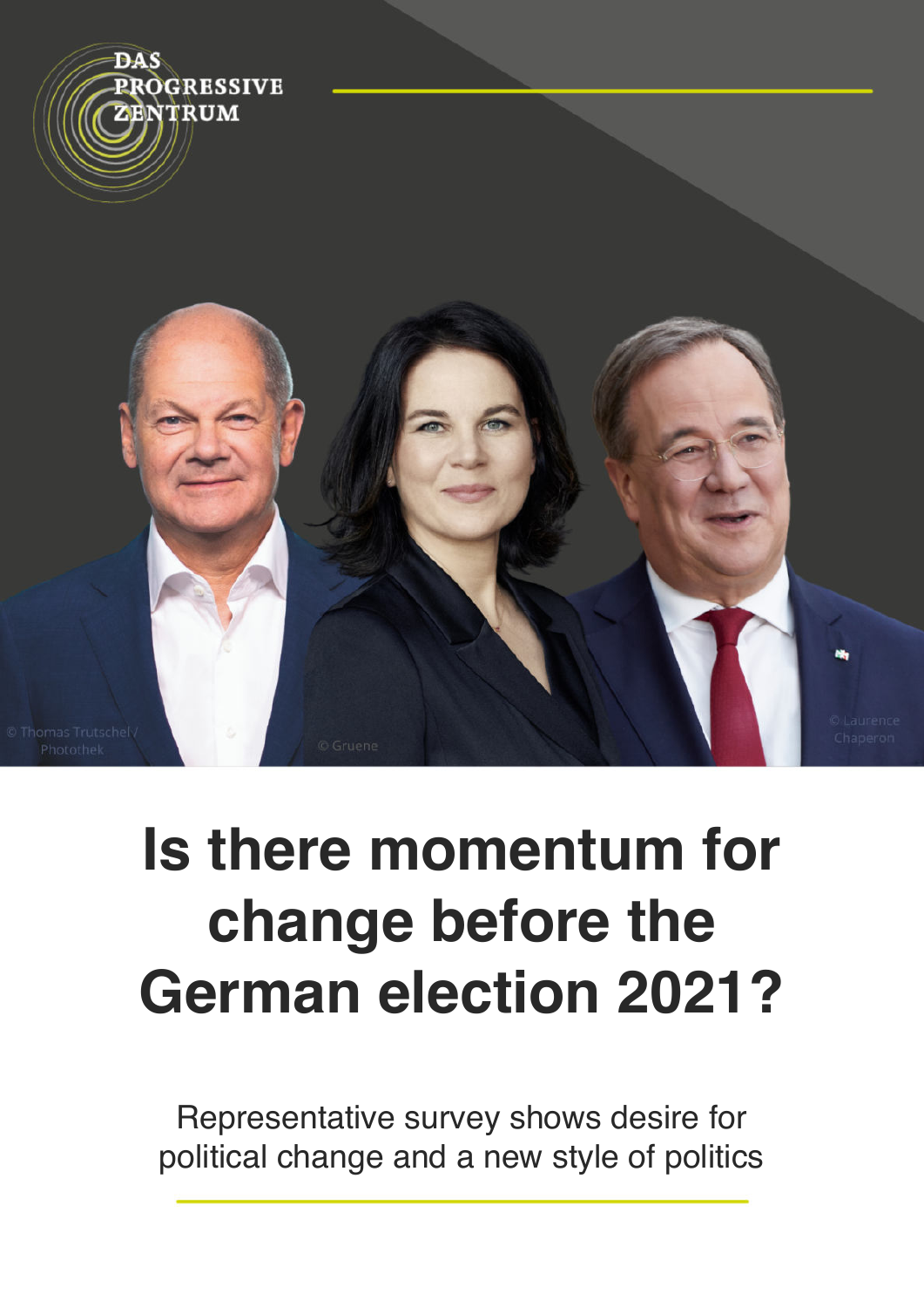### Is there momentum for change in Germany a few months before the 2021 federal election?

The majority of Germans want the future chancellor to adopt a new style of political leadership. This is the result of a representative survey commissioned by the Berlin-based think tank 'Das Progressive Zentrum' in mid-May 2021. According to the results, Angela Merkel's successor should above all be courageous in 'taking new bold paths', be 'willing to change' and show 'assertiveness'.

Dominic Schwickert, Managing Director of Das Progressive Zentrum, on the survey results: "The German population seems to feel a strong need for policies that actively shape and drive social progress instead of incrementalism. This desire for a new beginning and a hands-on style of politics does not divide the country, on the contrary: according to the survey results, it is shared widely in both East and West Germany regardless of gender, age and level of education. What is special: The desire for change in Germany, which was last measured in this form in 1998 and 2005, currently appears to be at a record level. Important for the Chancellor candidates including the green party leader Annalena Baerbock, the conservative party leader Armin Laschet as well as the current vice-chancellor from the Social Democrats, Olaf Scholz, is: The candidate who most embodies this desire for a political change, fresh ideas and "the big lines" has a good chance of becoming the next German Chancellor in September 2021.'



#### Which of these qualities are particularly important for the future Chancellor?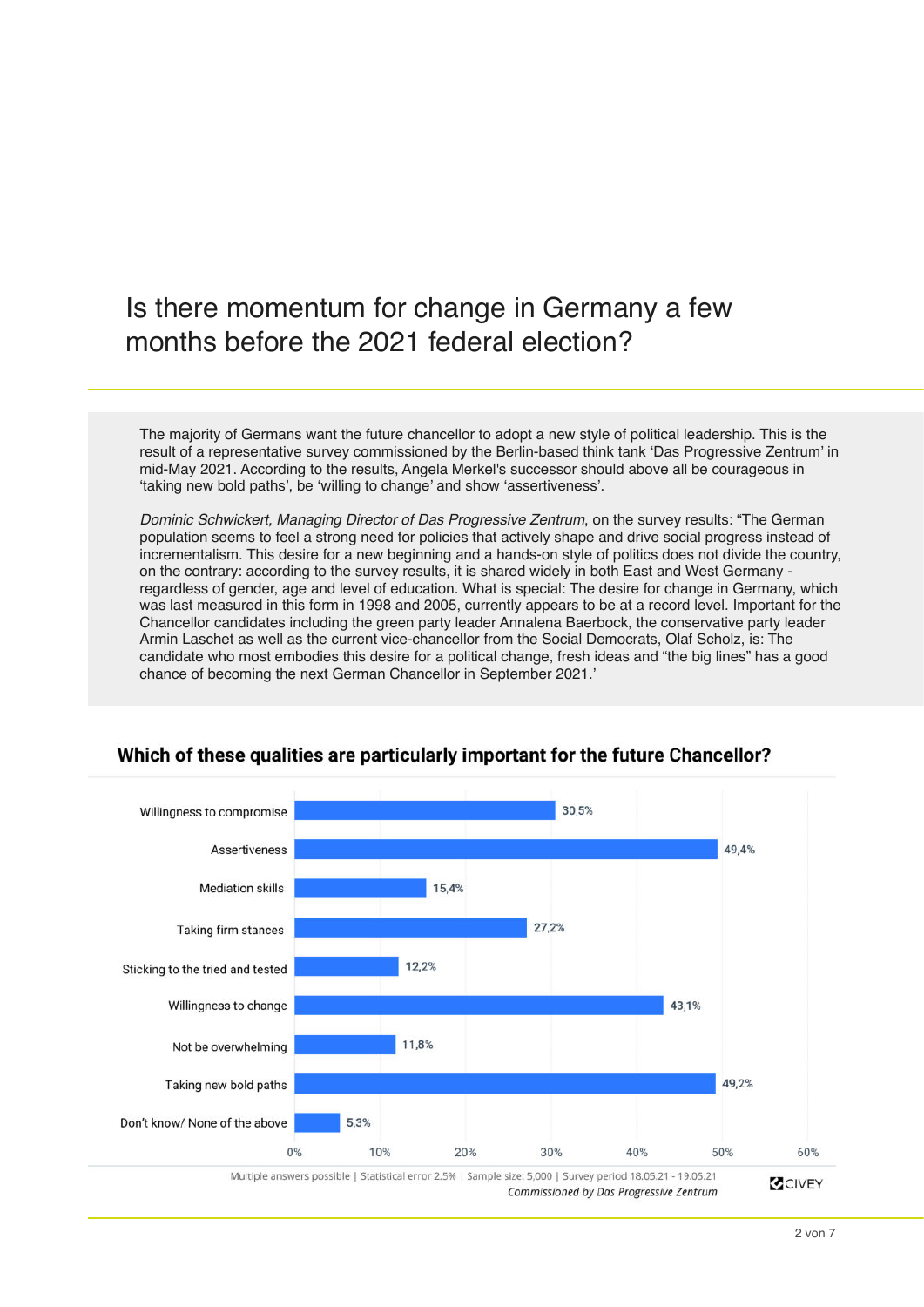



Which of these qualities are particularly important for the future Chancellor?



Which of these qualities are particularly important for the future Chancellor?

15.4% 27.4% 43.2% 12.2% 50,1% 30.8% 49.3% 50% 100% 150% 200% Multiple answers possible | Statistical error 3.9% | Sample size: 5,000 | Survey period 18.05.21 - 19.05.21

Commissioned by Das Progressive Zentrum

West

 $0%$ 

250%

**Z**CIVEY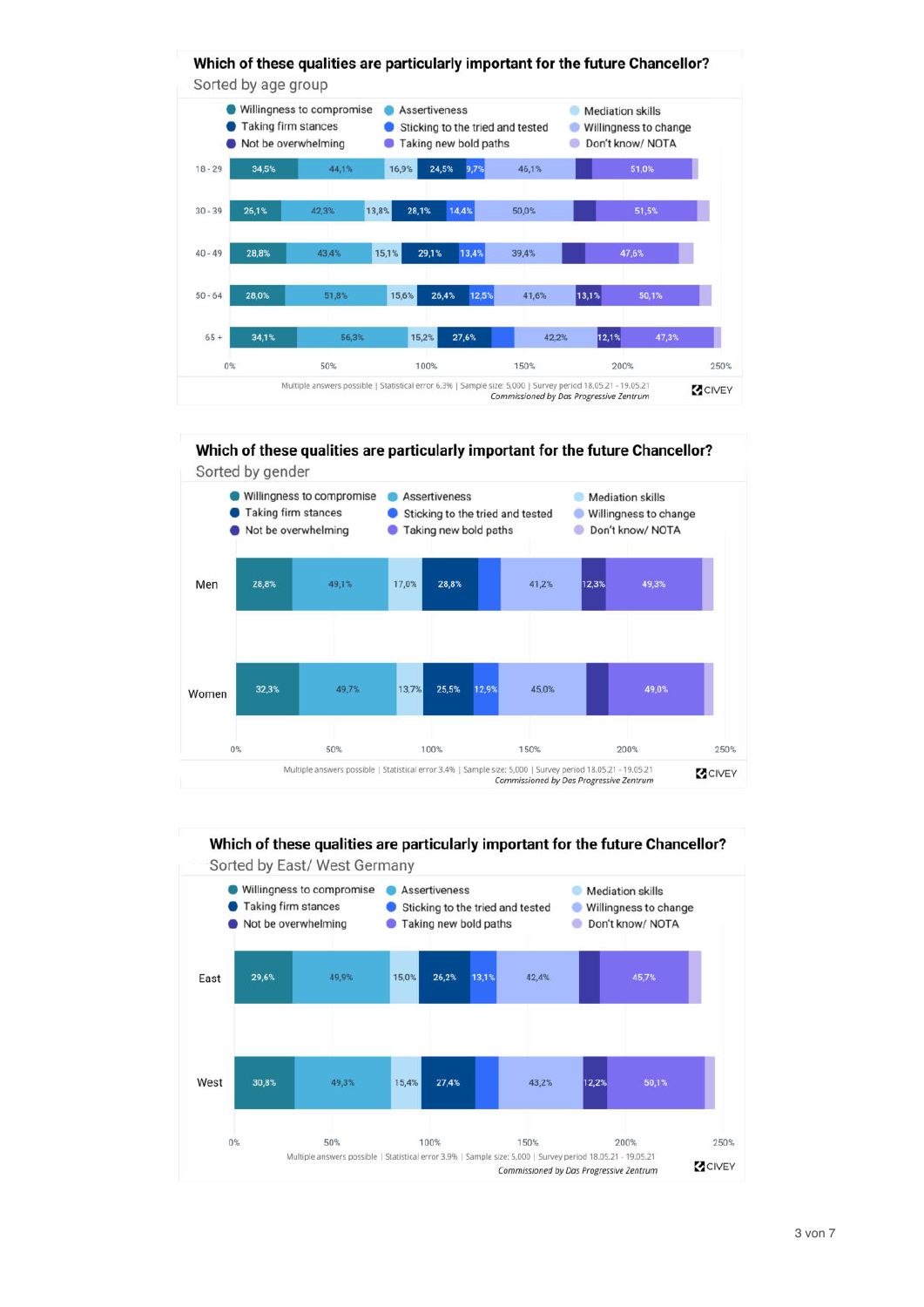## The majority of East Germans do not feel well represented by any of the candidates

The majority of East Germans do not feel well represented politically by any of the candidates for Chancellor. According to the survey, two-thirds of East Germans are convinced that none of the three candidates understands the social and economic situation in East Germany. Almost half of the East Germans do not trust any of the candidates to reduce social inequality in the country or to deal with the economic consequences of the pandemic.

Prof. Wolfgang Schroeder, Chairman of the Scientific Advisory Board at Das Progressive Zentrum, on the survey results:

- 'It seems people in East Germany do not perceive any of the three candidates as their own. Even Annalena Baerbock and Olaf Scholz, who are both competing for a direct mandate in Potsdam, cannot claim an "East bonus" for themselves. Ultimately, all three of Angela Merkel's successor aspirants still have some convincing to do in East Germany.'
- 'Especially in the event of a close race for the chancellorship, the CDU/CSU, the Greens and the SPD would be well advised to tap the dormant voter potential in East Germany. In order to be successful, all three candidates for Chancellor must win over the "mobile marginal voters" from the other parties beyond their own clientele.'
- 'More than half of the East German electorate has not yet formed a final opinion on the three candidates for chancellor. The key to the 2021 federal election could once again be the "East-West paradox": It may not be possible to win the federal election in East Germany - but it is very possible to lose it.'

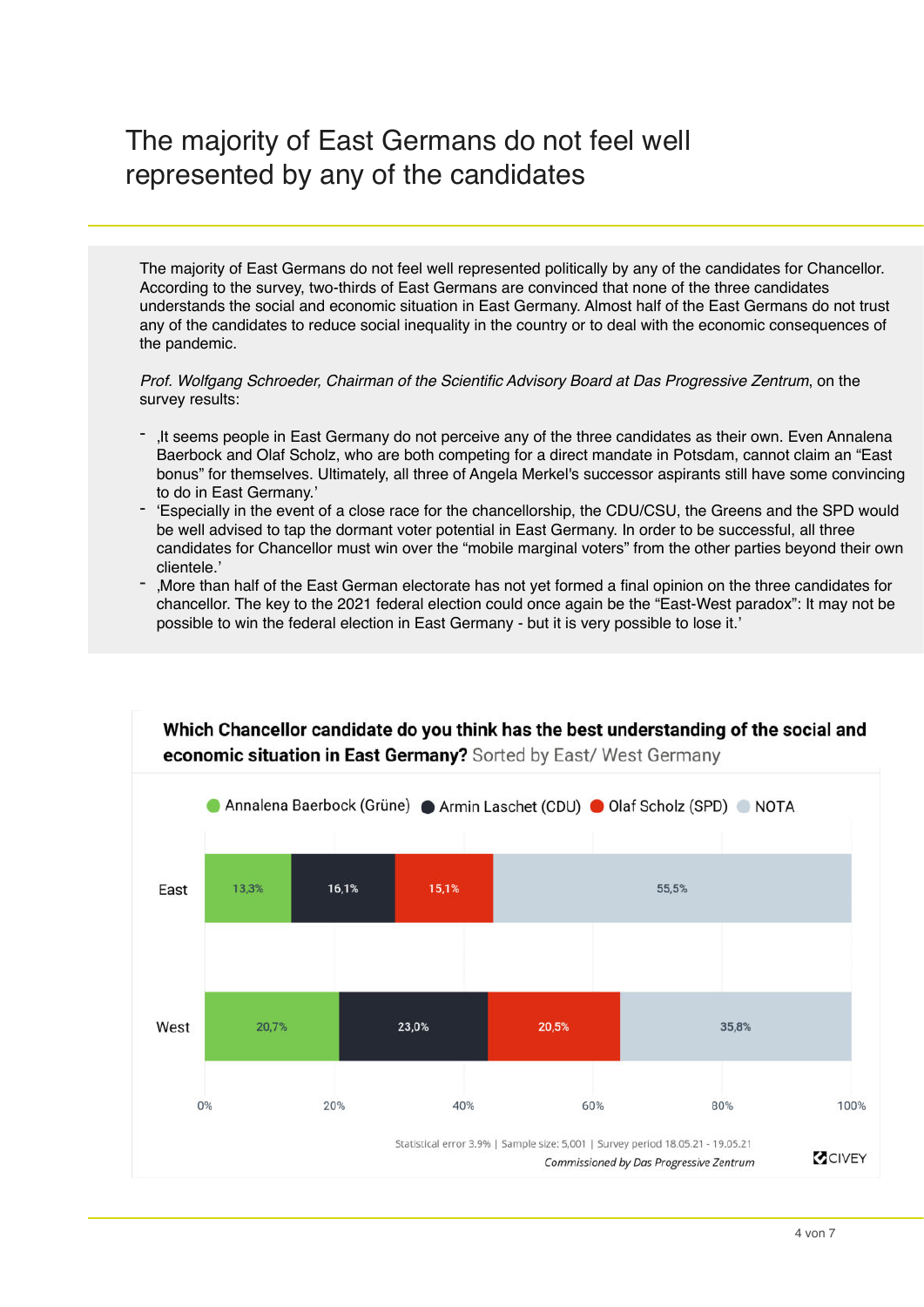





Which Chancellor candidate do you think is most likely to reduce social

inequality? Sorted by East/ West Germany



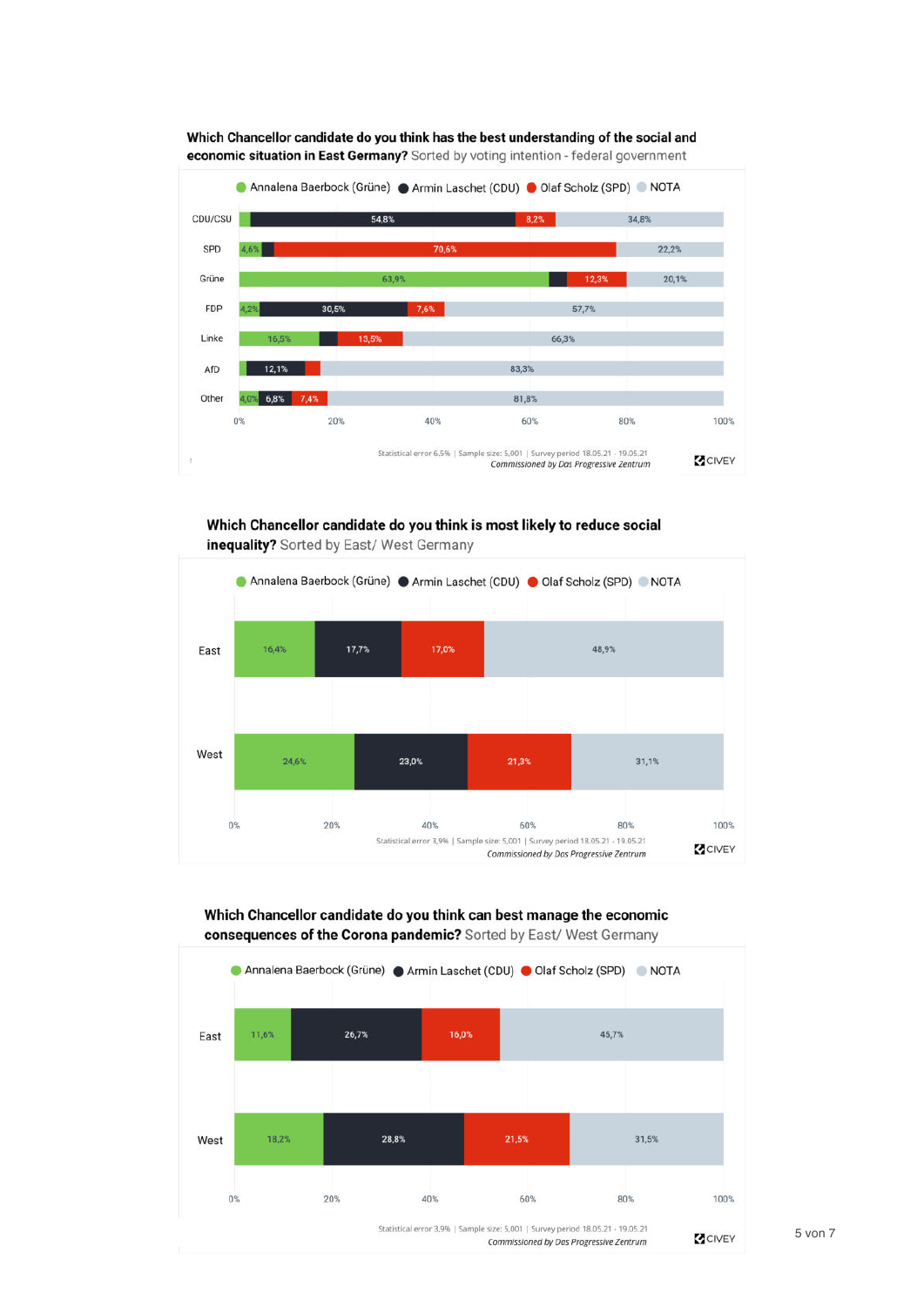# About the survey

The results are based on an online survey conducted by the opinion research institute Civey. The sample of respondents is representative of the German resident population aged 18 and over. The survey was commissioned by the Berlin-based think tank 'Das Progressive Zentrum' and took place from May 18 to May 19, 2021. The questions on the topic 'Chancellor candidacy' were played out in a Germany-wide network of more than 20,000 websites ('river sampling'). The sample size is 5,000.

Regarding the process: Anyone can take part in the Civey surveys online and their answers will be included in the representative results, provided they have registered. From these users, Civey draws a quota sample, which ensures that it corresponds to the population in terms of characteristics such as age, gender and population density. In a third step, the results are weighted according to further socio-demographic factors and the voter's values in order to correct distortions and prevent manipulation.